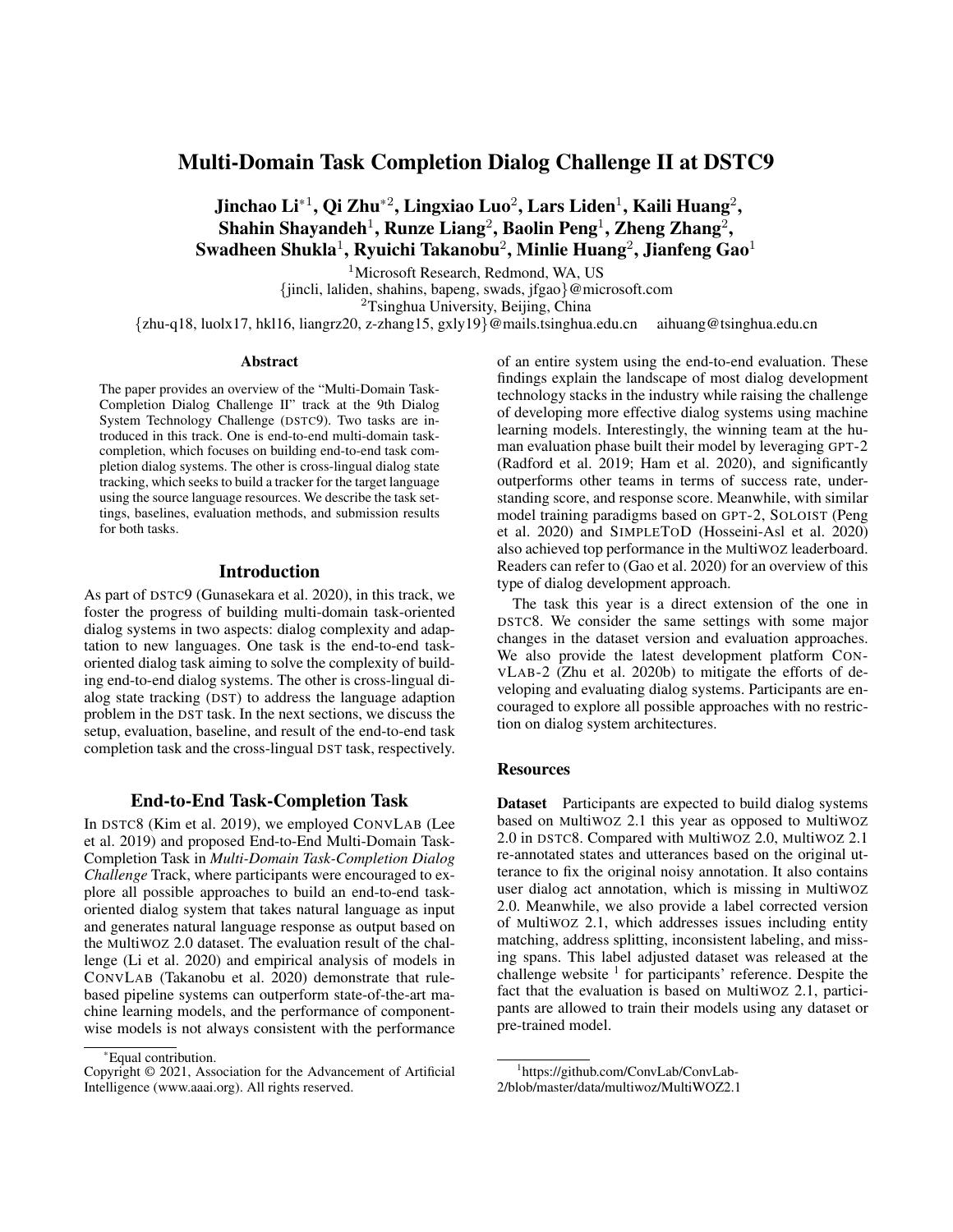ConvLab-2 CONVLAB-2 is a dialog development platform built based on CONVLAB. It inherits the framework and models from CONVLAB and incorporates new features, including the latest state-of-the-art models and tools for evaluation and diagnosis. In this challenge, CONVLAB-2 mainly serves as the following two functionalities:

- Dialog System Development. CONVLAB-2 consists of a wide range of models for natural language understanding (NLU), dialog state tracker(DST), policy learning, natural language generation (NLG), and end-to-end models. These models are readily trained using MultiWOZ 2.1 and integrated with the database so participants can build an end-to-end dialog system with ease.
- Dialog System Evaluation. CONVLAB-2 contains the latest tools for automatic evaluation and human evaluation using MultiWOZ 2.1 so that participants can smoothly run offline evaluation. It also provides rich statistics extracted from the conversations between the user simulator and the dialog system for diagnosis purposes.

Baseline The baseline model was generated using a hierarchical set of Hybrid Code Networks (HCN), where each HCN consists of an LSTM as described in (Williams, Atui, and Zweig 2017). Every user utterance is presented to the top of the hierarchy (the "dispatch" level), where the HCN was trained to identify which domain(s) are relevant to the incoming user utterance given the state of the conversation. The utterance is then passed on to one or more HCN domain models for the identified domains. At the second level of the hierarchy (the "domain" level), the HCN model was trained to identify one or more dialog act categories relevant to the incoming user utterance (i.e., "hotel-inform"). Subsequent tiers (up to two per domain) were trained to select the appropriate dialog act for the given utterance (i.e., "hotelinform-parking"). The selected dialog acts are then propagated back up the hierarchy and assembled at the dispatch level. Entity labels are also passed down and back up the hierarchy as appropriate for each domain. The total model was comprised of 76 individual HCN models, where each model only receives the portion of the conversation relevant to that model.

# Evaluation

Automatic Evaluation We employ the user-simulator in CONVLAB-2 for automatic evaluation with details listed below:

- User Simulator: The user-simulator is constructed by assembling a BERT-based natural language understanding (NLU) model (Devlin et al. 2019) , an agenda-based user simulator (Schatzmann et al. 2007) and a rule-based natural language generation (NLG) module. It is similar to the user simulator used in DSTC8 except that MILU model is replaced with a BERT-based model for the NLU module.
- Goal Sampling: We first calculate the frequency of all slot combinations in the MultiWOZ dataset and then sample the user goal based on the slot combinations' distribution. Each slot value in the user goal is sampled from

the database with an additional mechanism enforced to guarantee that at least one entity in the database meets the full constraints. Compared with DSTC8, the slot sampling strategy is shifted from individual slot sampling to slot combination sampling. Since slot combinations are directly extracted from the MultiWOZ dataset, this change makes the domain/slot distribution and simulated dialogs more consistent with the original dataset.

- Evaluation Metrics: We report a range of metrics, including dialog success rate, number of turns, book rate, complete rate, and precision/recall/F1 score for slot detection. One primary difference with last year is the calculation of the success rate. In DSTC8, a dialog is successful if the recall score for slot detection and book rate is 1. The recall score for slot detection only cares whether all requested slots are filled (with some additional logic to check input format). This year, we add database grounding constraints. After collecting the values of all requested slots in the conversation, the evaluator creates queries based on inform/request slot values and search the database to confirm whether at least one entity exists in the database. Meanwhile, to mitigate potential NLU errors in the user simulator, we also apply fuzzy matching to requested slot values at the database query stage.
- Number of Dialogs: The number of dialogs for automatic evaluation is increased to 1000, as opposed to 500, for each submission.

Human Evaluation In human evaluation, we host the submitted dialog systems as bot services and allow Amazon Mechanic Turkers to communicate with the bots via natural language. The MTurkers will provide scores based on language understanding correctness and response appropriateness on a 5 point Likert-scale and judge whether the dialog is successful. Compared with DSTC8, there are two primary changes.

- Success Rate: Based on the original design of our human evaluation toolkits, MTurkers do not have access to the database. They have no clue whether the provided slot values are valid, so the success judgment is subjective (success rate without database grounding). This year, we add additional metrics to handle the database grounding issue by adding extra steps in human evaluation. Once MTurkers mark a dialog as successful, they are also asked to provide all requested slot values for database query verification purposes. We then report the success rate with grounding after verifying whether the requested slot values match a database record at the post-processing stage. The average value of success rate with grounding and without grounding is taken for the final ranking.
- Number of Dialogs: In DSTC8, we ran 100 conversations for each system. For teams with a very similar success rate, we increase the number of conversations until we ensure the relative ranking is stable. This year, we significantly increased the number of dialogs up to 500 for each team.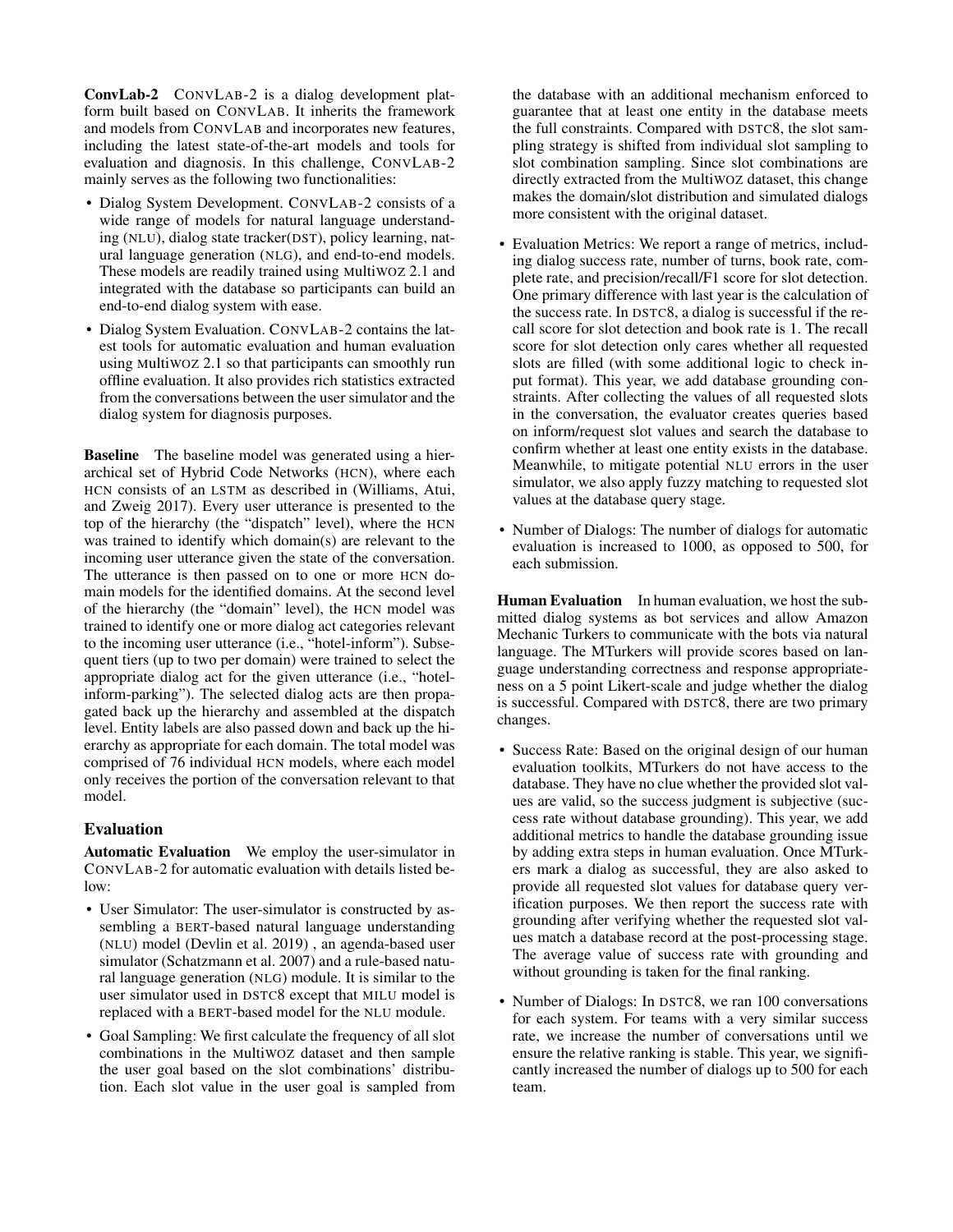# Submissions

As per our submission policy, each team can submit up to 5 models, with the best model considered for the final ranking. At the final submission stage, we have received 34 models from 10 teams. The automatic evaluation result is shown in Table 1. We then filtered out low-performance models based on the automatic evaluation result while maintaining each team's best model. Out of 34 models, 21 models were evaluated in the human evaluation phase, with the bestperforming models shown in Table 2. The top 7 teams were evaluated using 500 dialogs and the remaining 3 teams 200 - 250 dialogs. Below is a list of dialog system descriptions for each team based on the model description files and code from the submissions.

- **Team 1:** This is an end-to-end dialog system constructed based on the pre-trained dialog generation model PLA-TO-2 (Bao et al. 2020). Given the dialog context, this model generates the dialog state, system action, and system response simultaneously. The dialog state is used as the constraint for database query, and the system action is then refreshed according to the queried results. If there is an update in the system action, the model will re-generate the final system response.
- **Team 2:** The system is a hybrid end-to-end neural model that consists of a pre-train & fine-tune architecture based on GPT-2, a fault tolerance mechanism to correct errors, and various pre/post-processing modules for model generalization improvement. The strategy of pre-training and fine-tuning is borrowed from SOLOIST (Peng et al. 2020) and Gururangan et al.'s work (Gururangan et al. 2020). Both domain adaptive (using GPT-2 objectives) and task adaptive (using task-specific objectives) pretraining are applied on domain-related datasets before fine-tuning on the MultiWOZ dataset. The fault tolerance mechanism adjusts the GPT-2 decoder to produce different but potentially correct outputs when errors or inappropriate responses occur. The pre-processing module normalizes dialog slots and delexicalizes utterances, and the post-processing module recovers the delexicalization using rules.
- Team 3: This team trains a GPT based model on delexicalized data and adds post-processing stages to enhance the performance.
- Team 4: This team builds their end-to-end model based on SIMPLETOD (Hosseini-Asl et al. 2020), and leverages BERT model for NLU part to replace generated belief states that the models are prone to make errors.
- Team 5: This team takes Ham et al.'s work (Ham et al. 2020) as the primary reference but uses a different sample and delexicalization strategy. They train their GPT-2 based model using two subtasks: 1. next token sequence prediction, which consists of context history, domainspecific slot constraints, system dialog act, and system delexicalized response. 2. prediction of the consistency of the system delexicalized response and other sequence components mentioned above.

Table 1: Automatic Evaluation Result (Best Submissions)

| Team | SR   | CR.  | ВR   | Inform P/R/F1  | Turn S/A  |
|------|------|------|------|----------------|-----------|
| 1    | 93   | 95.2 | 94.6 | 84.1/96.2/88.1 | 12.5/12.7 |
| 2    | 91.4 | 96.9 | 96.2 | 80.2/97.3/86.0 | 15.3/15.7 |
| 3    | 90.8 | 94.4 | 96.7 | 81.0/95.4/85.9 | 13.4/13.6 |
| 4    | 89.8 | 94.6 | 96.3 | 72.4/96.0/80.1 | 15.1/15.8 |
| 5    | 83.3 | 88.5 | 89.1 | 81.1/90.3/83.5 | 13.5/13.8 |
| 6    | 67.7 | 88.5 | 90.8 | 70.4/85.6/75.2 | 12.8/14.2 |
| 7    | 57.8 | 87.1 | 85   | 68.7/81.6/72.6 | 13.7/16.4 |
| 8    | 52.6 | 66.9 | 66.7 | 57.5/80.7/64.8 | 13.2/22.5 |
| 9    | 44.4 | 50   | 26.5 | 57.9/64.5/58.9 | 12.2/14.6 |
| 10   | 21.4 | 40.7 | 0    | 55.4/60.0/54.1 | 11.0/25.9 |
| BS   | 85   | 92.4 | 91.4 | 79.3/94.9/84.5 | 13.8/14.9 |
|      |      |      |      |                |           |

BS: Baseline, SR: Success Rate, CR: Complete Rate, BR: Book Rate, Inform P/R/F1: Prec./Recall/F1 score of slots prediction, Turn S/A: Turns for successful and all dialogs, respectively.

Table 2: Human Evaluation Result (Best Submissions)

| Team | SRa  | SRwg | SRog | Under. | Appr. | Turn | Rank |
|------|------|------|------|--------|-------|------|------|
| 1    | 74.8 | 70.2 | 79.4 | 4.54   | 4.47  | 18.5 | 1    |
| 2    | 74.8 | 68.8 | 80.8 | 4.51   | 4.45  | 19.4 | 1    |
| 7    | 72.3 | 62   | 82.6 | 4.53   | 4.41  | 17.1 | 3    |
| 6    | 70.6 | 60.8 | 80.4 | 4.41   | 4.41  | 20.1 | 4    |
| 3    | 67.8 | 60   | 75.6 | 4.56   | 4.42  | 21   | 5    |
| 4    | 60.3 | 51.4 | 69.2 | 4.49   | 4.22  | 17.7 | 6    |
| 5    | 58.4 | 50.4 | 66.4 | 4.15   | 4.06  | 19.7 | 7    |
| 9    | 55.2 | 43.2 | 67.2 | 4.15   | 3.98  | 19.2 | 8    |
| 8    | 35   | 26   | 44   | 3.27   | 3.15  | 18.5 | 9    |
| 10   | 19.5 | 6    | 33   | 3.23   | 2.93  | 18.8 | 10   |
| BS   | 69.6 | 56.8 | 82.4 | 4.34   | 4.18  | 18.5 | N/A  |

SRa: average success rate, SRwg: success rate w/ grounding, SRog: success rate w/o grounding, Under.: understanding score, Appr.: appropriateness score, BS: Baseline.

- Team 6: This is a pipeline system based on BERT NLU, GRU-based DST, GRU-based policy, and GRU-based NLG. BERT NLU only takes the utterance at the current turn as the input. The NLU result is combined with the previous belief state (domains and slot-values) to predict the new belief state, which is then used to generate the new system action. Finally, the generated system action and previous input are fed to NLG for system response generation.
- Team 7: This team uses GPT-2 as the backbone architecture for the dialog system. Similarly to Sequicity (Lei et al. 2018) or GRU (Peng et al. 2020), the language model is used first to generate the belief state in a fixed format and then to generate a final delexicalized response.
- Team 8: This system is based on a BERT NLU model, a rule-based DST model, and a word policy model MARCO (Wang et al. 2020a).
- Team 9: This system is built on a transformer-based pretrained model.
- Team 10: This team builds the end-to-end model based on GPT-2 model.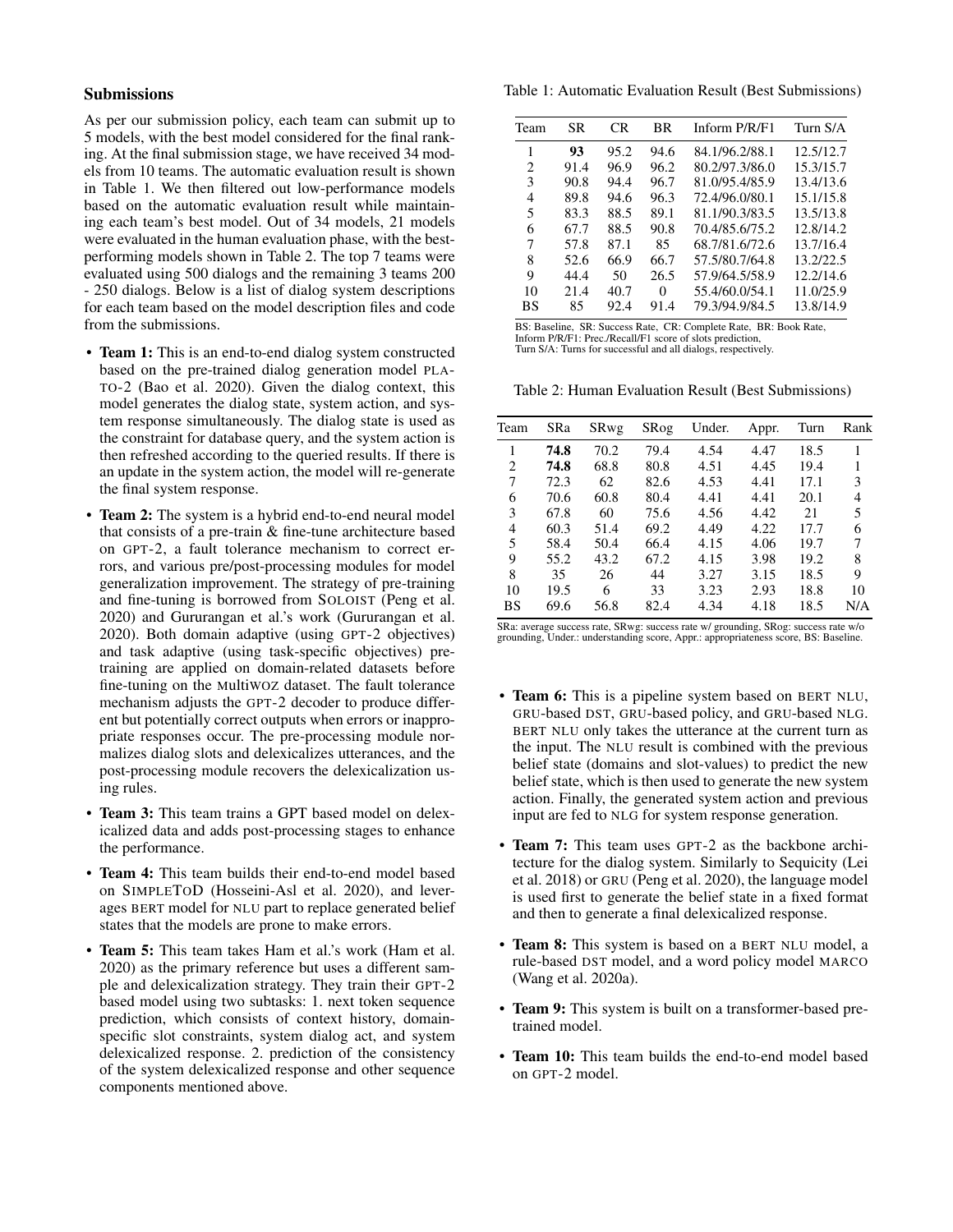# Results and Discussions

Team 1 reaches the best success rate of 93% in automatic evaluation and the best average success rate of 74.8% in human evaluation. Team 2, while ranks 2nd in the automatic evaluation, achieves the same average success rate as Team 1 in human evaluation. Both of them built their dialog systems with an end-to-end modeling approach by leveraging transformer-based models, with Team 1 using PLATO-2 and Team 2 using GPT-2. The success of transformer-based endto-end modeling is consistent with the results in DSTC8 human evaluation and the Multiwoz leaderboard  $2$ . As one of the primary differences from DSTC8, we consider the success rate with database grounding this year. Team 1 handles the grounding problem exceptionally well and remains the best team in SRwg, with only 9.2% drop from SRog (success rate without grounding) to SRwg (success rate with grounding) in human evaluation. Some teams suffer more success rate drops than others due to database grounding despite using similar modeling architectures.

When comparing automatic evaluation in Table 1 and human evaluation in Table 2, the rankings of most teams are relatively stable except Team 6 and Team 7. These two teams rank 6 and 7 in automatic evaluation, respectively, but rank 4 and 3 in human evaluation. The ranking discrepancy can be partially explained by the fact that both teams do not handle the grounding problem well (both have high SRog but moderate SRwg), but it is still unclear why the gap is huge.

In DSTC8, out of 11 teams, one team uses transformer/GPT-2 based end-to-end models, one team uses word DST + word policy, and all the rest 9 teams use componentwise models (most of them used rules for some components). This year, 8 out 10 teams use transformer-based models to build an end-to-end neural network with a shared transformer-structure for dialog state, system action, and response prediction. This indicates that there is a clear trend of shifting from building dialogs by assembling componentwise modules to end-to-end learning using transformerbased models, and that transformer-based models start to dominate the leaderboard other than rule-based systems.

By comparing the human evaluation result between DSTC8 and DSTC9  $3$ , we can see a significant improvement in dialog development technology over the past year. The best team in DSTC8 achieves 68.3% success rate without grounding (DSTC8 only considers success rate without database grounding), but it will only rank 7 in the leaderboard this year, where the top-performing team reaches 82.6%.

### Cross-Lingual Dialog State Tracking Task

With the rapid globalization process, the need for adapting dialog systems in rich-resource languages to low-resource languages is increasing. To verify the language portability of existing monolingual technologies and advance the state-of-the-art cross-lingual technologies in building dialog systems, we introduce the task of cross-lingual dialog state tracking in this track.

Given the context, the dialog state tracking (DST) module predicts the dialog state that summarizes user constraints until the current turn. Dialog state can be used to fetch relative information from a database, making DST one of the critical components in building a dialog system. In DSTC5 (Kim et al. 2016), a cross-language dialog state tracking task was introduced, requiring the participants to build a tracker for the target language using resources in the source language and the corresponding machine-translated sentences in the target language.

In this task, following a similar scheme as in DSTC5, our goal is to build a cross-lingual dialog state tracker with a training set in the rich-resource language and a small development set in the low-resource language. We offer two sub-tasks: 1) cross-lingual transfer from English to Chinese using MultiWOZ 2.1 (Eric et al. 2019) dataset and 2) crosslingual transfer from Chinese to English using CrossWOZ (Zhu et al. 2020a) dataset. For each sub-task, we additionally provided machine translations of the original dataset and ontology. We collected new dialogs in the target language as a test set for evaluation.

# **Resources**

Compared with previous work (Kim et al. 2016; Mrksic et al. 2017; Schuster et al. 2019), we employ newly proposed much larger multi-domain datasets MultiWOZ 2.1 and CrossWOZ. For each sub-task, we prepared the data following the same process: 1) collect 500 new dialogs in the source language, 2) translate the ontology to the target language, 3) translate the dialogs and annotations of both the original dataset and the new dataset. We sampled 250 dialogs from the original dataset as a development set. Translated new dataset serves as a test set. We released 250 dialogs sampled from the test set without any annotation as a public test set and reserved the other 250 dialogs as a private test set. Statistics of collected data is shown in Table 3.

Table 3: Statistics of collected data in the target language. The training set is translated by Google Translate. The development set and test set are first translated by Google Translate and then corrected by humans.

|                 |        | MultiWOZ ZH |             | Crosswoz EN |       |       |
|-----------------|--------|-------------|-------------|-------------|-------|-------|
|                 | Train  | Dev         | <b>Test</b> | Train       | Dev   | Test  |
| # Dialogs       | 10433  | 250         | 500         | 6012        | 250   | 500   |
| # Utterances    | 142974 | 3646        | 5788        | 101626      | 4188  | 7604  |
| Avg. domains    | 1.83   | 1.92        | 1.90        | 3.25        | 3.26  | 3.30  |
| Avg. utterances | 13.70  | 14.58       | 11.58       | 16.90       | 16.75 | 15.21 |
| Avg. tokens     | 13.97  | 14.77       | 11.31       | 17.45       | 17.99 | 20.68 |
| $#$ Slots       |        | 30          |             |             | 26    |       |
| # Values        |        | 1971        |             |             | 8206  |       |

Original Datasets Two large scale multi-domain taskoriented dialog datasets, MultiWOZ 2.1 and CrossWOZ, are used for en→zh and zh→en respectively. MultiWOZ 2.1 contains over 10,000 dialogs spanning 7 domains, while CrossWOZ contains over 6,000 dialogs spanning 5 domains.

<sup>2</sup> https://github.com/budzianowski/multiwoz

<sup>3</sup> https://convlab.github.io/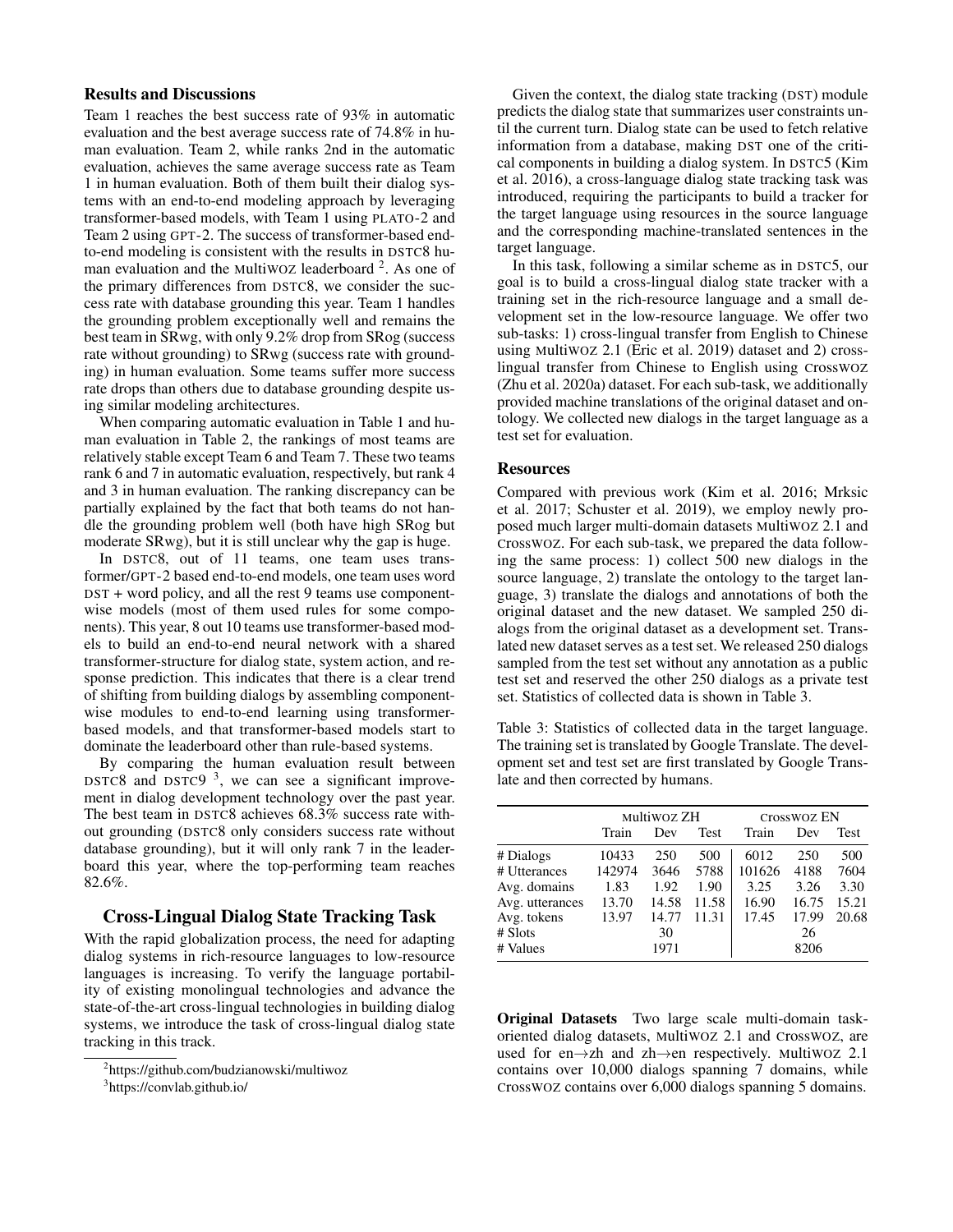Test Data Collection For each sub-task, we collected 500 new dialogs in the source language. We first generated new user goals in natural language using the goal generator from CONVLAB-2. Then we collected the dialogs in a similar way as described in the CrossWOZ paper. We adapted the data collection website of CrossWOZ, which allows two workers to converse synchronously and make annotations online. Following the Wizard-of-Oz setting, one worker acts as the user seeking information according to the user goal, while the other acts as the wizard that can access the database to provide services. During the conversation, both sides need to annotate the dialog acts of their utterances, and the wizard should additionally log down the dialog states that are used as queries over the database. An example is shown in Figure 1. Before the formal data collection, we trained the workers by asking them to complete a small number of dialogs and giving them feedback. In total, 66 and 50 workers participated in MultiWOZ and CrossWOZ data collection, respectively.

|                      | like it to be a 3-star hotel. |            |      | Hello, I want to find a hotel in the west. I would                                                     |                                                                                                  |      |       |
|----------------------|-------------------------------|------------|------|--------------------------------------------------------------------------------------------------------|--------------------------------------------------------------------------------------------------|------|-------|
| Hotel-Inform-Stars-3 | Hotel-Inform-Area-west        |            |      |                                                                                                        |                                                                                                  |      |       |
|                      |                               |            |      | I find hobsons house for you. The address is 96<br>barton road. Do you have any other<br>requirements? |                                                                                                  |      |       |
|                      |                               |            |      |                                                                                                        | Hotel-Inform-Name-hobsons house<br>Hotel-Inform-Addr-96 barton road<br>general-regmore-none-none |      |       |
| police               | hotel                         | attraction |      | restaurant                                                                                             | hospital                                                                                         | taxi | train |
| type                 |                               |            |      |                                                                                                        |                                                                                                  |      |       |
| name                 |                               |            |      |                                                                                                        |                                                                                                  |      |       |
| area                 |                               |            | west |                                                                                                        |                                                                                                  |      |       |
| pricerange           |                               |            |      |                                                                                                        |                                                                                                  |      |       |
| stars                |                               |            | 3    |                                                                                                        |                                                                                                  |      |       |
| parking              |                               |            |      |                                                                                                        |                                                                                                  |      |       |
| internet             |                               |            |      |                                                                                                        |                                                                                                  |      |       |

Figure 1: Screenshots of the data collection website. Top: conversation. Bottom: dialog state. Users need to annotate dialog acts (below the utterance), while systems need to annotate dialog acts and dialog states.

Ontology Translation To ensure the consistency of the translations of dialogs and corresponding annotations, we constructed an ontology dictionary. We extracted the ontology from dialog act and dialog state annotations of both the original and the test datasets and used Google Translate to translate them to the target language. Then we employed human translators to correct the translations for some slots that

may not be faithfully translated, such as "name" and "address". Combining the ontology dictionary with the machine translator for handling OOV values, we provided a function that can translate dialog act and dialog state annotations. We also translated the database using this function.

Dialog Translation We used Google Translate and ontology dictionary to translate the original dataset and the test set. Before translating a dialog, we replaced the values that appeared in the dialog with their translations in the dictionary. This process is vital to ensure the translation consistency of the same values in different contexts. We sampled 250 dialogs from the original dataset as the development set. Human translators were employed to proofread the translations of the development and the test set.

Baseline We adapted SUMBT (Lee, Lee, and Kim 2019) as the baseline model for both sub-tasks. SUMBT uses BERT to encode the system and user utterance in the current turn. For each slot, another pre-trained and fixed BERT encodes a phrase of the domain and slot words (e.g., "restaurant – price range") as its representation. This representation is used to query the utterances representations through multi-head attention. Each slot's values defined in the ontology are also encoded using the pre-trained and fixed BERT. To predict the value of a slot at each turn, an RNN collects the slotconditioned representation of the context and retrieves the value that has the closest representation to this representation among all possible values. We used the translated training set of the original dataset to train SUMBT, which is the "Translate-Train" setting in cross-lingual transfer learning. For MultiWOZ (en→zh) sub-task, we used Chinese pretrained  $BERT<sup>4</sup>$  (Cui et al. 2019).

### Evaluation

We evaluate the performance of the dialog state tracker using the following metrics:

- Joint Goal Accuracy. This metric evaluates whether the predicted dialog state is exactly equal to the ground truth.
- Slot Accuracy. This metric evaluates whether the predicted label for each individual slot is exactly equal to the ground truth, averaged over all slots.
- Slot Precision/Recall/F1. Since the slot accuracy may be dominated by the situation that both the prediction and label are empty, we use these metrics to evaluate the prediction for non-empty slots only, micro-averaged over all slots. We show the difference between these metrics and slot accuracy in Table 4.

Each submission contains the predictions for the public test set and the model used to make predictions for the private test set. The results are averaged over the public and private test set. The final ranking is solely based on the joint goal accuracy.

<sup>4</sup> https://huggingface.co/hfl/chinese-bert-wwm-ext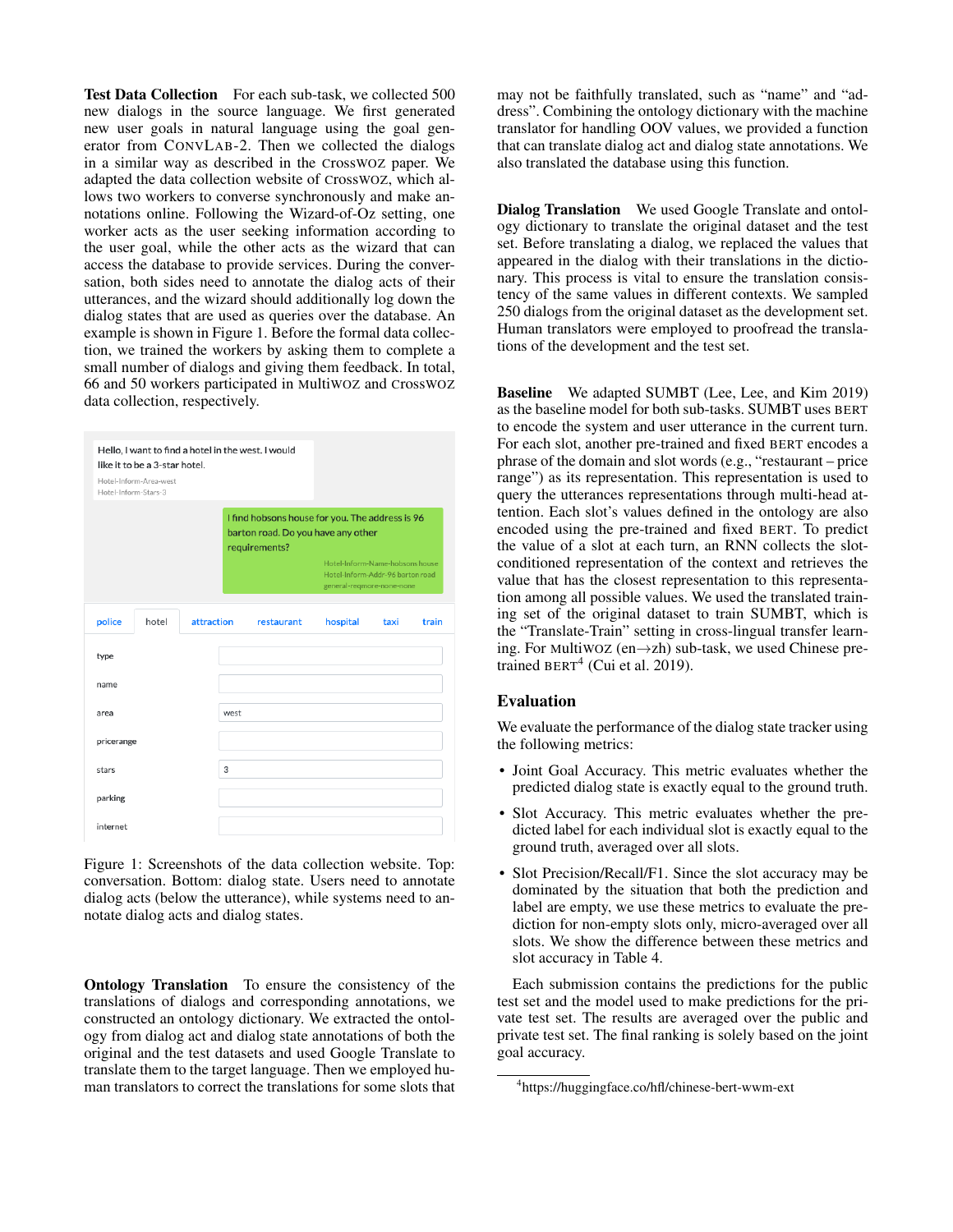Table 4: Calculate slot accuracy and slot precision/recall/f1 for each slot. acc: count for accuracy. TP: true positive. FP: false positive. FN: false negative.

| label<br>pred | empty      | non-empty                                                            |
|---------------|------------|----------------------------------------------------------------------|
| empty         | $acc += 1$ | $FN += 1$                                                            |
| non-empty     | $FP+=1$    | if $pred = label$ :<br>$TP+=1$ , $acc+=1$<br>else:<br>$FN+=1, FP+=1$ |

#### Submissions

For each sub-task, one team is allowed to submit up to 5 models, and the best model is used for the final ranking. At the final submission stage, we have received 10 models for MultiWOZ (en $\rightarrow$ zh) and 8 models for CrossWOZ (zh $\rightarrow$ en) from the same 3 teams.

- Team 1: They used modified CHAN model (Shan et al. 2020) for both MultiWOZ and CrossWOZ sub-tasks. Inspired by SOM-DST (Kim et al. 2020), they incorporated a four-class state operation (i.e., update, delete, carryover, dontcare) prediction task into the CHAN model. They also modified the labels of original datasets for this auxiliary task. Besides the provided data translated by Google Translate, they used the data translated by their own translation model for training.
- Team 2: For both sub-tasks, their best model was based on SOM-DST. They used different role symbols to obtain information from system-agent and user-agent to distinguish the recommendations from system-agent and intents from user-agent. Since the generated values may have some discrepancies with ground-truth labels, they used ontology and some handcraft rules to post-process. They used some approaches to augment the training data, which improved performance. Similar to Team 1, they used Baidu Translate to translate the original dataset into the target language and mix them with provided translations as the training data. According to the bad case analysis, they augmented some single-domain dialogue sessions from multi-domain dialogue sessions and replaced some slot values with the ones which models performed poorly. They also tried TripPy (Heck et al. 2020), which makes use of three copy mechanisms to fill slots with values. Since the model needs system side dialog acts which are not available in the test set, they used ontology and synonyms to extract dialog action for some specified slots, such as "name". They have tried some cross-lingual pretrained models such as XLM (Lample and Conneau 2019) and trained the Chinese and English datasets simultaneously. However, the models did not benefit from the crosslingual data according to the result of their experiment.
- Team 3: They formulated the dialog state tracking as a sequence generation problem. The models take dialog history as input and output pairs of slot names and slot values. Their best model used mBART (Liu et al. 2020) trained on the machine translations of the original datasets

for both sub-tasks. They also tried GPT-2 (Radford et al. 2018) and CDialGPT2 $_{LCCC-base}$  (Wang et al. 2020b) for translated CrossWOZ and MultiWOZ datasets respectively but got worse performance than mBART. Since mBART can take data in multiple languages as input, they tried to use the original dataset in the source language, and further use the data from the other sub-task for training. However, both strategies gave worse results.

#### **Results**

The results of MultiWOZ (en $\rightarrow$ zh) and CrossWOZ (zh $\rightarrow$ en) sub-tasks are shown in Table 5 and 6 respectively. During the evaluation, we found that the newly collected CrossWOZ data miss a number of the "name" labels when the user accepts the attraction/hotel/restaurant recommended by the system. Therefore, we utilized the database search results, which are selected by the system to compose the response, to correct empty "name" labels using handcraft rules<sup>5</sup>. We also provide an updated leaderboard for CrossWOZ in Table 7. This change is considered as applying two different evaluation approaches, and both of the original and new leaderboards are valid. Nevertheless, the new leaderboard is preferred.

For MultiwOZ (en $\rightarrow$ zh), Team 1 achieves the best joint goal accuracy of 62.37%, and Team 2 gets a slightly lower score of 62.08%. The performance of our baseline model is 55.56%. Compared with the results on MultiWOZ 2.1 English leaderboard, these numbers are much better, which can be attributed to the difference between our test set and the original one, as reflected in the dialog length and utterance length shown in Table 3.

For CrossWOZ (zh→en), Team 2 reaches a much better performance (32.30%) than other teams on the updated leaderboard. Our baseline model only gets 13.02% joint goal accuracy. Compared with MultiWOZ, the joint goal accuracy is much lower, possibly because CrossWOZ dataset is more difficult with a much larger value set as shown in Table 3.

Table 5: MultiWOZ Leaderboard. The results are from the best submissions from each team.

| Team      | JGA   | SA.         | Slot P/R/F1                   | JGA(pub/pri) Rank |               |
|-----------|-------|-------------|-------------------------------|-------------------|---------------|
|           |       |             | 62.37 98.09 92.15/94.02/93.07 | 62.70/62.03       | 1             |
| 2         |       | 62.08 98.10 | 90.61/96.20/93.32             | 63.25/60.91       | $2^{1}$       |
| 3         | 30.13 |             | 94.40 87.07/74.67/80.40       | 30.53/29.72       | $\mathcal{F}$ |
| <b>BS</b> |       |             | 55.56 97.68 92.02/91.10/91.56 | 55.81/55.31       | N/A           |
|           |       |             |                               |                   |               |

JGA: joint goal accuracy, SA: slot accuracy, Slot P/R/F1: slot precision/recall/f1, pub/pri: public/private test set.

### Error Analysis for Baseline

The baseline model achieves a relatively high joint goal accuracy on MultiWOZ but a much lower score on CrossWOZ, just like the participants' submissions. To analyze errors made by the baseline model, we calculate each slot's error rate (i.e.,  $1 - a$ , where a is the accuracy for that slot). Figure 2 plots normalized error rates and nonempty rates (i.e.,

<sup>5</sup> https://github.com/thu-coai/ConvLab-

<sup>2/</sup>blob/master/convlab2/dst/dstc9/utils.py#L13-L68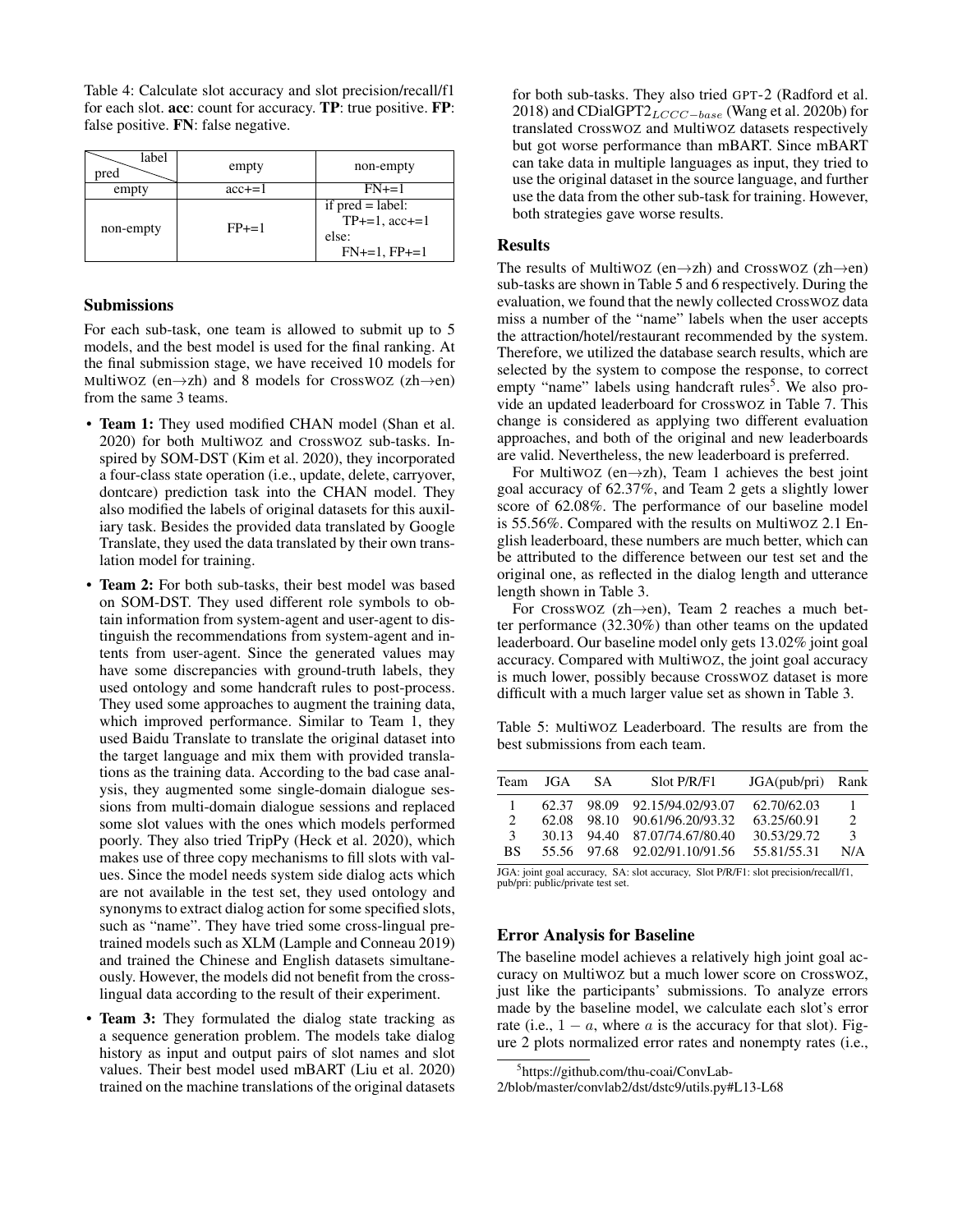Table 6: CrossWOZ Leaderboard. The results are from the best submissions from each team.

| Team                        | JGA   | SA. | Slot P/R/F1                   | JGA(pub/pri) Rank |                |
|-----------------------------|-------|-----|-------------------------------|-------------------|----------------|
| 3                           |       |     | 16.86 89.11 68.26/62.85/65.45 | 16.82/16.89       | 1.             |
|                             |       |     | 15.28 90.37 65.94/78.87/71.82 | 15.19/15.37       | $\mathfrak{D}$ |
| $\mathcal{D}_{\mathcal{L}}$ |       |     | 13.99 91.92 72.63/78.90/75.64 | 14.41/13.58       | $\mathcal{E}$  |
| <b>BS</b>                   | 7 2 1 |     | 85.13 55.27/46.15/50.30       | 7.41/7.00         | N/A            |

Table 7: CrossWOZ Leaderboard (Updated Evaluation). The results are from the best submissions from each team.

| Team          | JGA   | SA.         | Slot P/R/F1                   | JGA(pub/pri) | Rank           |
|---------------|-------|-------------|-------------------------------|--------------|----------------|
|               | 32.30 |             | 94.35 81.39/82.25/81.82       | 32.70/31.89  | L              |
|               |       | 23.96 92.94 | 74.96/83.41/78.96             | 23.45/24.47  | $\mathfrak{D}$ |
| $\mathcal{R}$ | 15.31 |             | 89.70 74.78/64.06/69.01       | 14.25/16.37  | $\mathcal{R}$  |
| <b>BS</b>     |       |             | 13.02 87.97 67.18/52.18/58.74 | 13.30/12.74  | N/A            |

the ratio of values of a slot that is not empty) for all slots. A relatively high error rate and a lower nonempty rate mean a slot is difficult. We can observe that the model performs poor in "name", "Hotel-type/stay/parking", and "Taxidestination/departure" slots for MultiWOZ, and "Attractionduration", "Restaurant-dishes/rating", "Hotel-Hotel Facilities" and "nearby attract./rest./hotel" for CrossWOZ. Some of these slots have lower error rates but also lower nonempty rates. The baseline model may be incapable of overcoming the data sparsity of these slots.

### **Discussion**

To our surprise, all the best models are trained on monolingual machine translated data instead of both the original data and translations. Although "Translate-Train" is a strong setting in cross-lingual transfer learning, Huang et al. (2019) found that fine-tuning a multilingual pre-trained model on the original data and its translations in multiple languages together is more powerful. However, Team 2 and 3 got negative results when trained XLM/mBART on the Chinese and English datasets simultaneously. The performance of "Translate-Train" partially depends on the machine translator, which may be why Team 1 and 2 augmented the data using another translator to translate the original dataset. Team 1 and 2 modified DST models that are state-of-the-art on English MultiWOZ 2.1 dataset and got strong performance on Chinese MultiWOZ 2.1, verifying these models' language portability.

#### **Conclusion**

In this paper, we summarized the end-to-end taskcompletion task and the cross-lingual dialog state tracking task at DSTC9. The end-to-end task-completion task is a continuation of last year and requires participants to build an end-to-end dialog system. With a year, there is a clear trend of shifting from using rule-based and component-wise models to transformer-based end-to-end modeling approaches for dialog system development. All top teams employed

#### **MultiWOZ-ZH**



Figure 2: Error rates and nonempty rates (both are normalized by dividing the maximum) of all slots for MultiWOZ and CrossWOZ.

0.00 0.25 0.50 0.75 1.00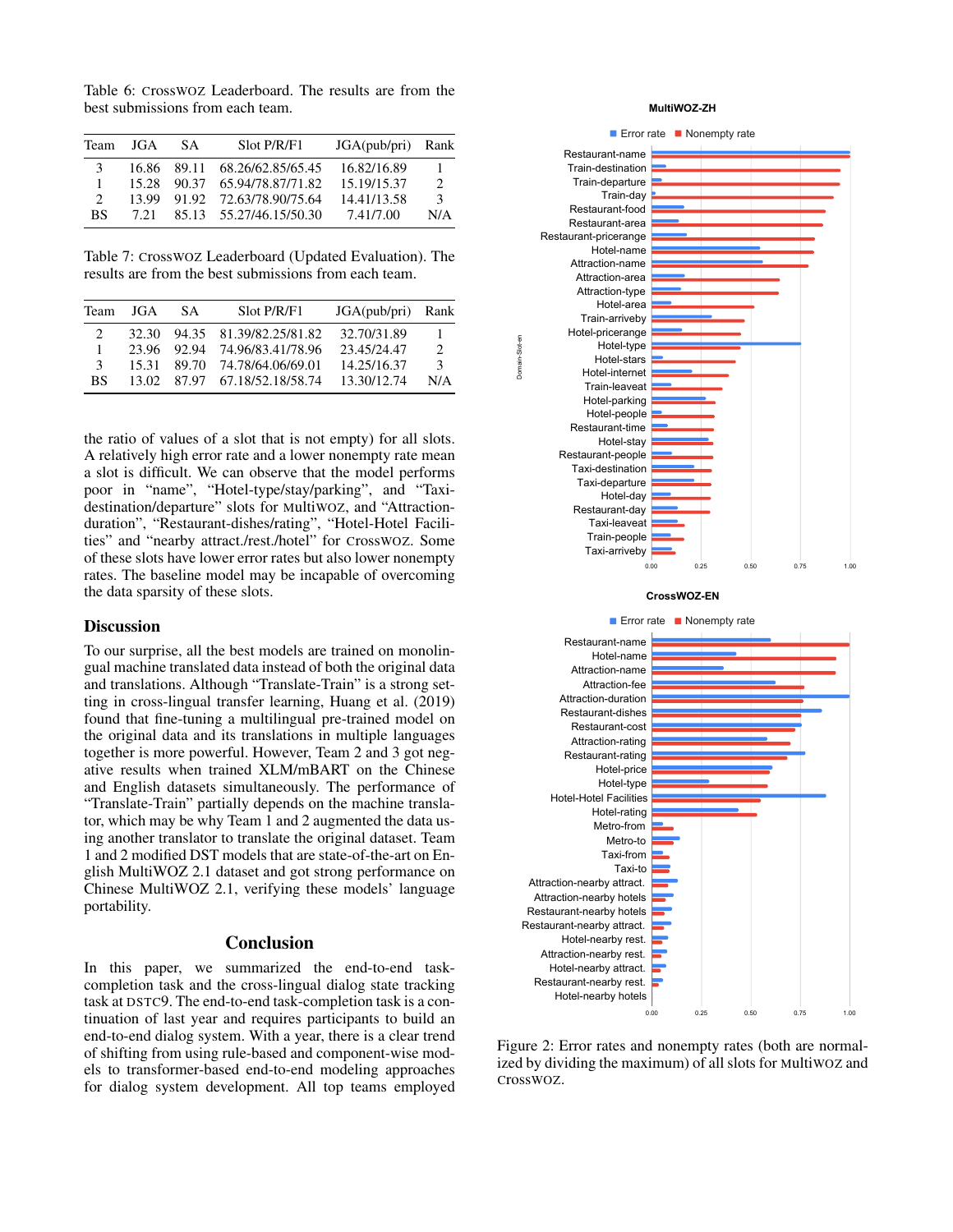transformer-based models and have achieved significant performance improvements over the last year. In the crosslingual dialog state tracking task, the participants built DST models with the training set in the rich-resource language and test set in the low-resource language. Interestingly, all the best submissions are trained on monolingual machine translated data instead of using both the original data and its translations, leaving the best approaches for model language portability as the future research topic.

## References

Bao, S.; He, H.; Wang, F.; Wu, H.; Wang, H.; Wu, W.; Guo, Z.; Liu, Z.; and Xu, X. 2020. PLATO-2: Towards Building an Open-Domain Chatbot via Curriculum Learning. *arXiv preprint arXiv:2006.16779* .

Cui, Y.; Che, W.; Liu, T.; Qin, B.; Yang, Z.; Wang, S.; and Hu, G. 2019. Pre-Training with Whole Word Masking for Chinese BERT. *arXiv preprint arXiv:1906.08101* .

Devlin, J.; Chang, M.-W.; Lee, K.; and Toutanova, K. 2019. BERT: Pre-training of Deep Bidirectional Transformers for Language Understanding. In *Proceedings of the 2019 Conference of the North American Chapter of the Association for Computational Linguistics: Human Language Technologies, Volume 1 (Long and Short Papers)*, 4171–4186. Minneapolis, Minnesota: Association for Computational Linguistics. doi:10.18653/v1/N19-1423. URL https://www. aclweb.org/anthology/N19-1423.

Eric, M.; Goel, R.; Paul, S.; Sethi, A.; Agarwal, S.; Gao, S.; and Hakkani-Tur, D. 2019. MultiWOZ 2.1: Multi-Domain Dialogue State Corrections and State Tracking Baselines. *arXiv preprint arXiv:1907.01669* URL https://arxiv.org/abs/ 1907.01669.

Gao, J.; Peng, B.; Li, C.; Li, J.; Shayandeh, S.; Liden, L.; and Shum, H.-Y. 2020. Robust Conversational AI with Grounded Text Generation. *arXiv preprint arXiv:2009.03457* .

Gunasekara, C.; Kim, S.; D'Haro, L. F.; Rastogi, A.; Chen, Y.-N.; Eric, M.; Hedayatnia, B.; Gopalakrishnan, K.; Liu, Y.; Huang, C.-W.; Hakkani-Tür, D.; Li, J.; Zhu, Q.; Luo, L.; Liden, L.; Huang, K.; Shayandeh, S.; Liang, R.; Peng, B.; Zhang, Z.; Shukla, S.; Huang, M.; Gao, J.; Mehri, S.; Feng, Y.; Gordon, C.; Alavi, S. H.; Traum, D.; Eskenazi, M.; Beirami, A.; Eunjoon; Cho; Crook, P. A.; De, A.; Geramifard, A.; Kottur, S.; Moon, S.; Poddar, S.; and Subba, R. 2020. Overview of the Ninth Dialog System Technology Challenge: DSTC9.

Gururangan, S.; Marasovic, A.; Swayamdipta, S.; Lo, K.; Beltagy, I.; Downey, D.; and Smith, N. A. 2020. Don't Stop Pretraining: Adapt Language Models to Domains and Tasks. In Jurafsky, D.; Chai, J.; Schluter, N.; and Tetreault, J. R., eds., *Proceedings of the 58th Annual Meeting of the Association for Computational Linguistics, ACL 2020, Online, July 5-10, 2020*, 8342–8360. Association for Computational Linguistics. URL https://www.aclweb.org/anthology/2020.aclmain.740/.

Ham, D.; Lee, J.; Jang, Y.; and Kim, K. 2020. End-to-End Neural Pipeline for Goal-Oriented Dialogue Systems using GPT-2. In Jurafsky, D.; Chai, J.; Schluter, N.; and Tetreault, J. R., eds., *Proceedings of the 58th Annual Meeting of the Association for Computational Linguistics, ACL 2020, Online, July 5-10, 2020*, 583–592. Association for Computational Linguistics. URL https://www.aclweb.org/anthology/ 2020.acl-main.54/.

Heck, M.; van Niekerk, C.; Lubis, N.; Geishauser, C.; Lin, H.-C.; Moresi, M.; and Gavsi'c, M. 2020. TripPy: A Triple Copy Strategy for Value Independent Neural Dialog State Tracking. In *SIGdial*.

Hosseini-Asl, E.; McCann, B.; Wu, C.-S.; Yavuz, S.; and Socher, R. 2020. A simple language model for task-oriented dialogue. *arXiv preprint arXiv:2005.00796* .

Huang, H.; Liang, Y.; Duan, N.; Gong, M.; Shou, L.; Jiang, D.; and Zhou, M. 2019. Unicoder: A Universal Language Encoder by Pre-training with Multiple Cross-lingual Tasks. In *EMNLP/IJCNLP*.

Kim, S.; D'Haro, L. F.; Banchs, R. E.; Williams, J. D.; Henderson, M.; and Yoshino, K. 2016. The fifth dialog state tracking challenge. In *2016 IEEE Spoken Language Technology Workshop (SLT)*, 511–517. IEEE.

Kim, S.; Galley, M.; Gunasekara, R. C.; Lee, S.; Atkinson, A.; Peng, B.; Schulz, H.; Gao, J.; Li, J.; Adada, M.; Huang, M.; Lastras, L. A.; Kummerfeld, J. K.; Lasecki, W. S.; Hori, C.; Cherian, A.; Marks, T. K.; Rastogi, A.; Zang, X.; Sunkara, S.; and Gupta, R. 2019. The Eighth Dialog System Technology Challenge. *CoRR* abs/1911.06394. URL http://arxiv.org/abs/1911.06394.

Kim, S.; Yang, S.; Kim, G.; and Lee, S.-W. 2020. Efficient Dialogue State Tracking by Selectively Overwriting Memory. In *Proceedings of the 58th Annual Meeting of the Association for Computational Linguistics*, 567–582. Online: Association for Computational Linguistics. doi: 10.18653/v1/2020.acl-main.53. URL https://www.aclweb. org/anthology/2020.acl-main.53.

Lample, G.; and Conneau, A. 2019. Cross-lingual Language Model Pretraining. In *NeurIPs*. URL http://papers.nips.cc/ paper/8928-cross-lingual-language-model-pretraining.pdf.

Lee, H.; Lee, J.; and Kim, T.-Y. 2019. SUMBT: Slot-Utterance Matching for Universal and Scalable Belief Tracking. In *Proc. Conf. Association for Computational Linguistics (ACL)*.

Lee, S.; Zhu, Q.; Takanobu, R.; Zhang, Z.; Zhang, Y.; Li, X.; Li, J.; Peng, B.; Li, X.; Huang, M.; and Gao, J. 2019. ConvLab: Multi-Domain End-to-End Dialog System Platform. In Costa-jussa, M. R.; and Alfonseca, E., eds., ` *Proceedings of the 57th Conference of the Association for Computational Linguistics, ACL 2019, Florence, Italy, July 28 - August 2, 2019, Volume 3: System Demonstrations*, 64–69. Association for Computational Linguistics. doi:10.18653/v1/p19- 3011. URL https://doi.org/10.18653/v1/p19-3011.

Lei, W.; Jin, X.; Kan, M.-Y.; Ren, Z.; He, X.; and Yin, D. 2018. Sequicity: Simplifying Task-oriented Dialogue Systems with Single Sequence-to-Sequence Architectures. In *Proceedings of the 56th Annual Meeting of the Association for Computational Linguistics (Volume 1: Long Papers)*,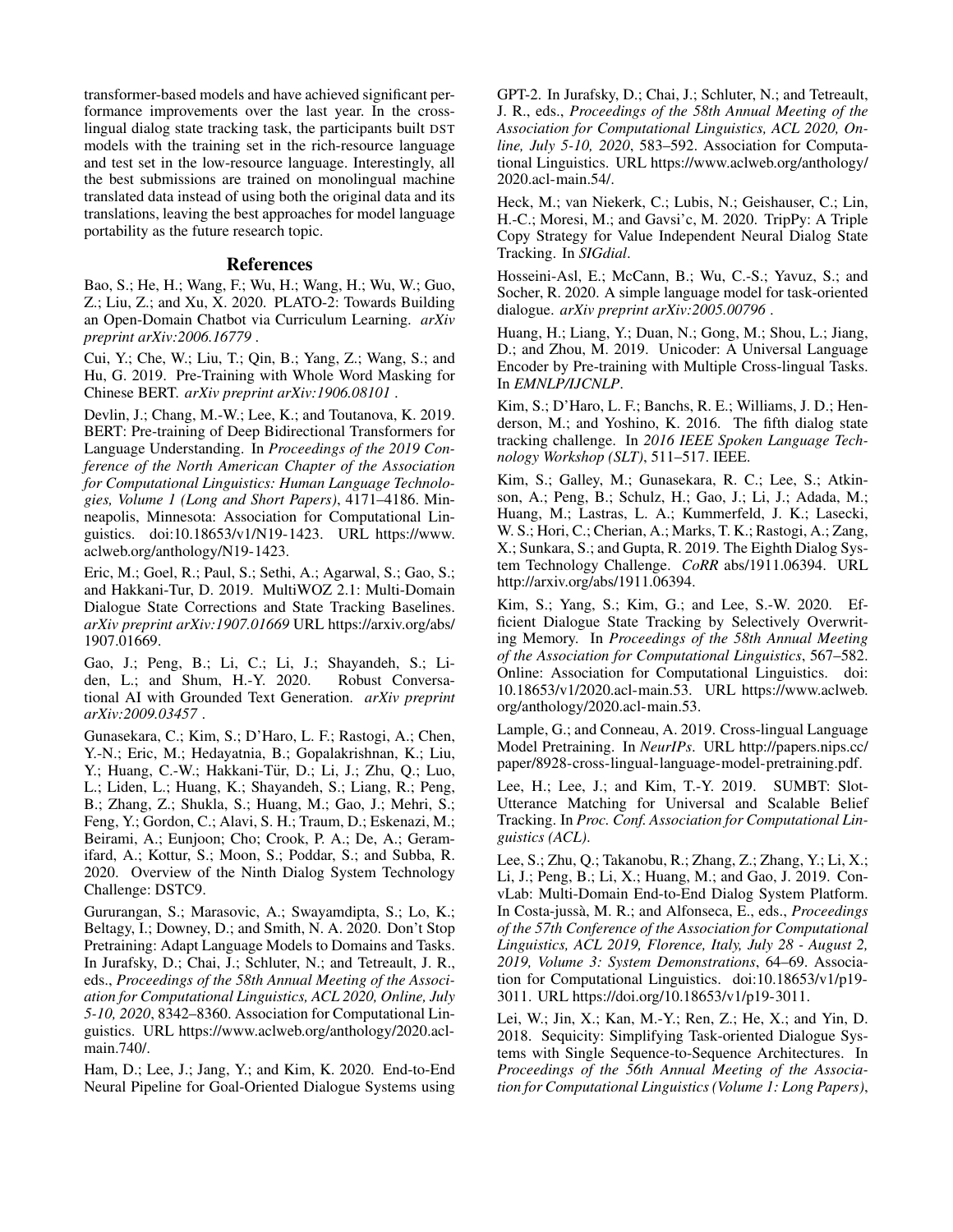1437–1447. Melbourne, Australia: Association for Computational Linguistics. doi:10.18653/v1/P18-1133. URL https://www.aclweb.org/anthology/P18-1133.

Li, J.; Peng, B.; Lee, S.; Gao, J.; Takanobu, R.; Zhu, Q.; Huang, M.; Schulz, H.; Atkinson, A.; and Adada, M. 2020. Results of the multi-domain task-completion dialog challenge. In *Proceedings of the 34th AAAI Conference on Artificial Intelligence, Eighth Dialog System Technology Challenge Workshop*.

Liu, Y.; Gu, J.; Goyal, N.; Li, X.; Edunov, S.; Ghazvininejad, M.; Lewis, M.; and Zettlemoyer, L. 2020. Multilingual Denoising Pre-training for Neural Machine Translation. *ArXiv* abs/2001.08210.

Mrksic, N.; Vulic, I.; Séaghdha, D. Ó.; Leviant, I.; Reichart, R.; Gasic, M.; Korhonen, A.; and Young, S. 2017. Semantic Specialization of Distributional Word Vector Spaces using Monolingual and Cross-Lingual Constraints. *Transactions of the Association for Computational Linguistics* 5: 309– 324.

Peng, B.; Li, C.; Li, J.; Shayandeh, S.; Liden, L.; and Gao, J. 2020. SOLOIST: Few-shot Task-Oriented Dialog with A Single Pre-trained Auto-regressive Model. *arXiv preprint arXiv:2005.05298* .

Radford, A.; Wu, J.; Child, R.; Luan, D.; Amodei, D.; and Sutskever, I. 2018. Language Models are Unsupervised Multitask Learners. http://bit.ly/gpt\_openai.

Radford, A.; Wu, J.; Child, R.; Luan, D.; Amodei, D.; and Sutskever, I. 2019. Language models are unsupervised multitask learners. *OpenAI blog* 1(8): 9.

Schatzmann, J.; Thomson, B.; Weilhammer, K.; Ye, H.; and Young, S. 2007. Agenda-based user simulation for bootstrapping a POMDP dialogue system. In *Human Language Technologies 2007: The Conference of the North American Chapter of the Association for Computational Linguistics; Companion Volume, Short Papers*, 149–152.

Schuster, S.; Gupta, S.; Shah, R.; and Lewis, M. 2019. Cross-lingual Transfer Learning for Multilingual Task Oriented Dialog. In *NAACL-HLT*.

Shan, Y.; Li, Z.; Zhang, J.; Meng, F.; Feng, Y.; Niu, C.; and Zhou, J. 2020. A Contextual Hierarchical Attention Network with Adaptive Objective for Dialogue State Tracking. In *Proceedings of the 58th Annual Meeting of the Association for Computational Linguistics*, 6322–6333. Online: Association for Computational Linguistics. doi: 10.18653/v1/2020.acl-main.563. URL https://www.aclweb. org/anthology/2020.acl-main.563.

Takanobu, R.; Zhu, Q.; Li, J.; Peng, B.; Gao, J.; and Huang, M. 2020. Is Your Goal-Oriented Dialog Model Performing Really Well? Empirical Analysis of System-wise Evaluation. In *Proceedings of the 21th Annual Meeting of the Special Interest Group on Discourse and Dialogue*, 297–310. 1st virtual meeting: Association for Computational Linguistics. URL https://www.aclweb.org/anthology/2020.sigdial-1.37.

Wang, K.; Tian, J.; Wang, R.; Quan, X.; and Yu, J. 2020a. Multi-Domain Dialogue Acts and Response Co-Generation. *arXiv preprint arXiv:2004.12363* .

Wang, Y.; Ke, P.; Zheng, Y.; Huang, K.; Jiang, Y.; Zhu, X.; and Huang, M. 2020b. A large-scale chinese short-text conversation dataset. In *CCF International Conference on Natural Language Processing and Chinese Computing*, 91–103. Springer.

Williams, J. D.; Atui, K. A.; and Zweig, G. 2017. Hybrid Code Networks: practical and efficient end-to-end dialog control with supervised and reinforcement learning. In *Proceedings of the 55th Annual Meeting of the Association for Computational Linguistics (Volume 1: Long Papers)*, 665– 677.

Zhu, Q.; Huang, K.; Zhang, Z.; Zhu, X.; and Huang, M. 2020a. CrossWOZ: A Large-Scale Chinese Cross-Domain Task-Oriented Dialogue Dataset. *Transactions of the Association for Computational Linguistics* URL https://arxiv.org/ abs/2002.11893.

Zhu, Q.; Zhang, Z.; Fang, Y.; Li, X.; Takanobu, R.; Li, J.; Peng, B.; Gao, J.; Zhu, X.; and Huang, M. 2020b. ConvLab-2: An Open-Source Toolkit for Building, Evaluating, and Diagnosing Dialogue Systems. In Celikyilmaz, A.; and Wen, T., eds., *Proceedings of the 58th Annual Meeting of the Association for Computational Linguistics: System Demonstrations, ACL 2020, Online, July 5-10, 2020*, 142–149. Association for Computational Linguistics. URL https://www. aclweb.org/anthology/2020.acl-demos.19/.

# Example Dialogs

Table 8 and 9 include the example test dialogs of MultiWOZ and CrossWOZ respectively for the cross-lingual dialog state tracking task.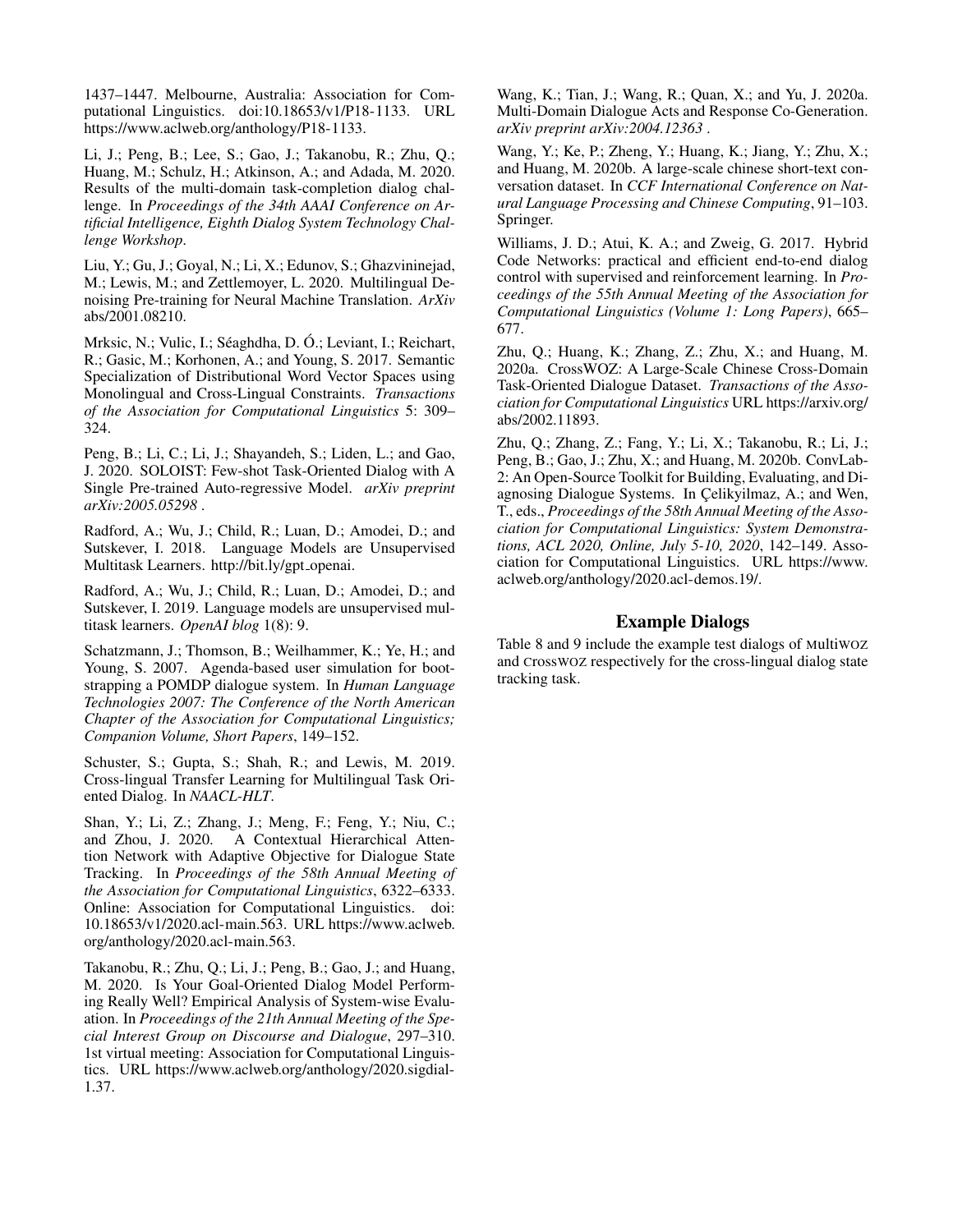| Speaker        | Utterance                                                                                                                                                                                             | Dialog State Update                                                                                                                         |
|----------------|-------------------------------------------------------------------------------------------------------------------------------------------------------------------------------------------------------|---------------------------------------------------------------------------------------------------------------------------------------------|
| User<br>System | Hello! I am looking for a local guesthouse in the centre.<br>你好!我在市中心找一家本地宾馆。<br>OK. I am glad to recommend Alexander Bed and Breakfast<br>to you.<br>好的。这边很高兴向您推荐亚历山大住宿加早餐旅馆。                        | hotel: {area: centre, type: guesthouse}<br>旅馆: {区域: 中心, 类型: 宾馆}                                                                             |
| User           | Where is it?<br>它在哪里?                                                                                                                                                                                 | hotel: {name: alexander bed and breakfast}                                                                                                  |
| System         | It is at 56 Saint Barnabas Road.<br>圣巴纳巴斯路56号。                                                                                                                                                        | 旅馆: {名称: 亚历山大住宿加早餐旅馆}                                                                                                                       |
| User           | I also wish to have a meal in a local European restaurant in<br>the centre.<br>我还想在市中心的一家本地欧洲餐厅吃饭。                                                                                                    | restaurant: {food: european, area: centre}<br>餐厅: {食物: 欧洲的, 区域: 中心}                                                                         |
| System         | You can choose Eraina.<br>您可以选择伊莱娜。                                                                                                                                                                   |                                                                                                                                             |
| User           | Please give me its address.<br>那请给我它的地址。                                                                                                                                                              | restaurant: {name: eraina}                                                                                                                  |
| System         | It is in Free School Lane City Centre.<br>市中心自由校园巷。                                                                                                                                                   | 餐厅: {名称: 伊莱娜}                                                                                                                               |
| User<br>System | Ok. I'll go there. I need to book a taxi from Alexander Bed<br>and Breakfast to Eraina after 07:00.<br>好。那我去那里。我还要预订一辆7:00时从亚历山大住<br>宿加早餐旅馆到伊莱娜的出租车。<br>Well. I find a yellow Skoda.<br>好的。是一辆黄色的斯柯达。 | taxi: {leaveAt: 07:00, destination: eraina,<br>departure: alexander bed and breakfast}<br>出租车: {出发时间: 07:00, 目的地: 伊莱娜,<br>出发地: 亚历山大住宿加早餐旅馆} |
| User           | How about its phone number?                                                                                                                                                                           | No update                                                                                                                                   |
| System         | 它的电话号码是多少?<br>It is 78519675253.<br>78519675253。                                                                                                                                                      |                                                                                                                                             |
| User           | Thank you for your help. Bye!<br>谢谢你帮忙。再见!                                                                                                                                                            | No update                                                                                                                                   |
| System         | A pleasure. Bye bye!<br>我很乐意。再见!                                                                                                                                                                      |                                                                                                                                             |

Table 8: An example dialog from the test set for MultiWOZ (en→zh) sub-task.